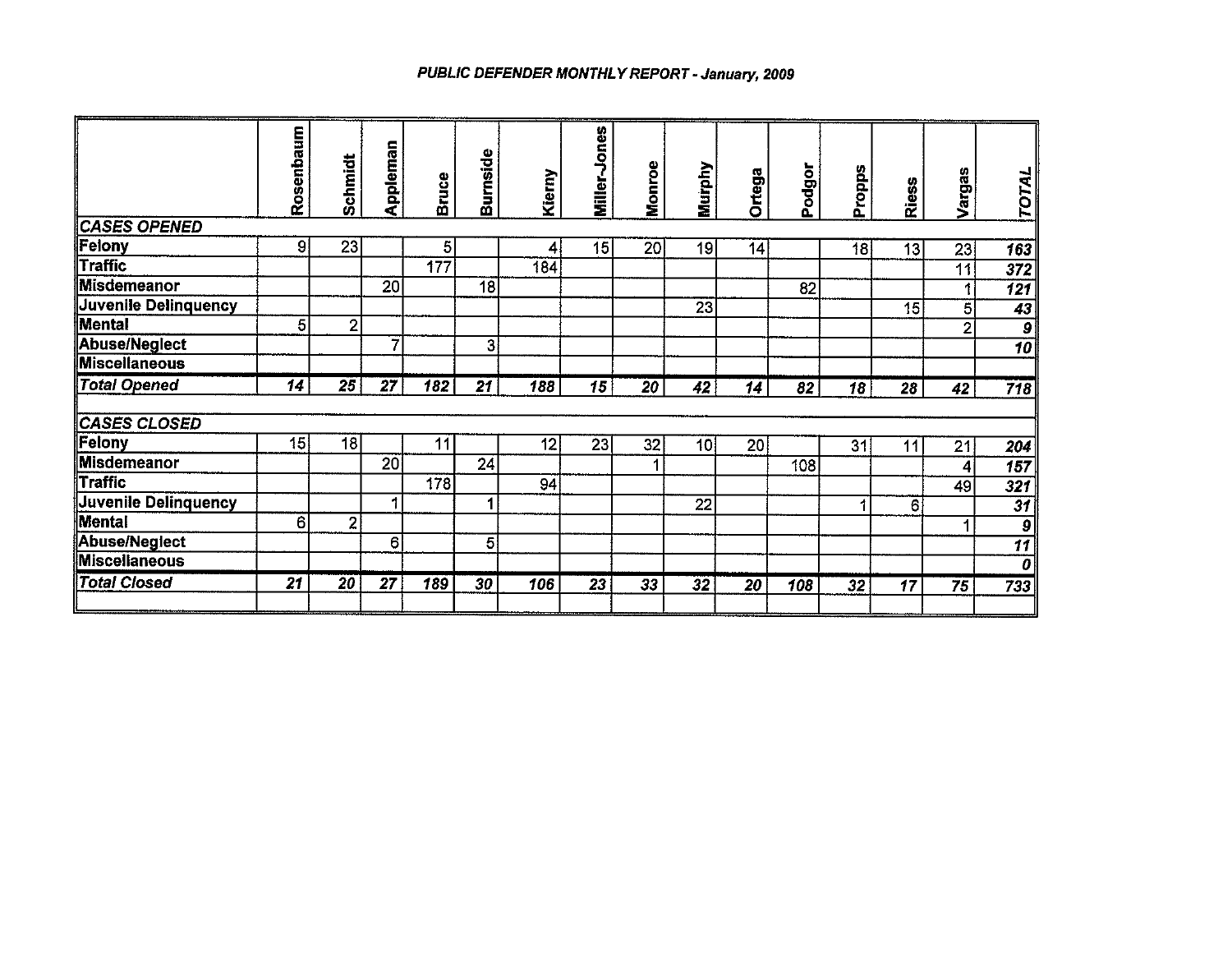## PUBLIC DEFENDER MONTHLY REPORT - February, 2009

|                      | Rosenbaum | Schmidt | Appleman | <b>Bruce</b> | Burnside | Kierny           | Miller-Jones | <b>Monroe</b> | Murphy | Ortega                  | Podgor          | Propps         | <b>Riess</b>   | Vargas          | TOTAL                   |
|----------------------|-----------|---------|----------|--------------|----------|------------------|--------------|---------------|--------|-------------------------|-----------------|----------------|----------------|-----------------|-------------------------|
| <b>CASES OPENED</b>  |           |         |          |              |          |                  |              |               |        |                         |                 |                |                |                 |                         |
| Felony               | 21        | 20      |          |              |          |                  | 19           | 35            | 17     | 22                      |                 | 31             | 12             | 20 <sup>1</sup> | $\overline{198}$        |
| <b>Traffic</b>       |           |         |          | 160          |          | 175              |              |               |        |                         |                 |                |                | $\overline{9}$  | 344                     |
| <b>Misdemeanor</b>   |           |         | 25       |              | 18       |                  |              |               |        |                         | 68              |                |                | 4               | 115                     |
| Juvenile Delinquency |           |         |          |              |          |                  |              |               |        |                         |                 |                | 5 <sub>l</sub> |                 | 5                       |
| Mental               |           |         |          |              |          |                  |              |               |        |                         |                 |                | 4              |                 | $\overline{\bf{5}}$     |
| Abuse/Neglect        |           |         | 5        |              | 6        |                  |              |               |        |                         |                 |                |                |                 | $\overline{11}$         |
| <b>Miscellaneous</b> |           |         |          |              |          |                  |              |               |        |                         |                 |                |                |                 | $\overline{o}$          |
| <b>Total Opened</b>  | 22        | 20      | 30       | 160          | 25       | $\overline{175}$ | 19           | 35            | 17     | 22                      | 68              | 31             | 21             | 33              | 678                     |
| <b>CASES CLOSED</b>  |           |         |          |              |          |                  |              |               |        |                         |                 |                |                |                 |                         |
| Felony               | 14        | 30      |          | 8            |          | $\mathbf{3}$     | 18           | 20            | 18     | 19                      | 2               | 24             | 8              | 30 <sub>l</sub> | 194                     |
| <b>Misdemeanor</b>   |           |         | 8        |              | 19       |                  |              |               |        |                         | $\overline{74}$ |                |                |                 | $\overline{103}$        |
| Traffic              |           |         |          | 125          |          | 127              |              |               |        |                         |                 |                |                | 26              | 278                     |
| Juvenile Delinquency |           |         |          |              | 1        |                  |              |               | 13     |                         |                 | $\overline{2}$ | 6              |                 | $\overline{22}$         |
| Mental               | A         |         |          |              |          |                  |              |               |        | $\overline{\mathbf{2}}$ |                 |                |                |                 | $\overline{\mathbf{4}}$ |
| <b>Abuse/Neglect</b> |           |         | 8        |              | 4        |                  |              |               |        |                         |                 |                |                |                 | $\overline{12}$         |
| <b>Miscellaneous</b> |           |         |          |              |          |                  |              |               |        |                         |                 |                |                |                 | $\overline{\mathbf{o}}$ |
| <b>Total Closed</b>  | 16        | 30      | 16       | 133          | 24       | 130              | 18           | 20            | 31     | 21                      | 76              | 26             | 14             | 58              | 613                     |